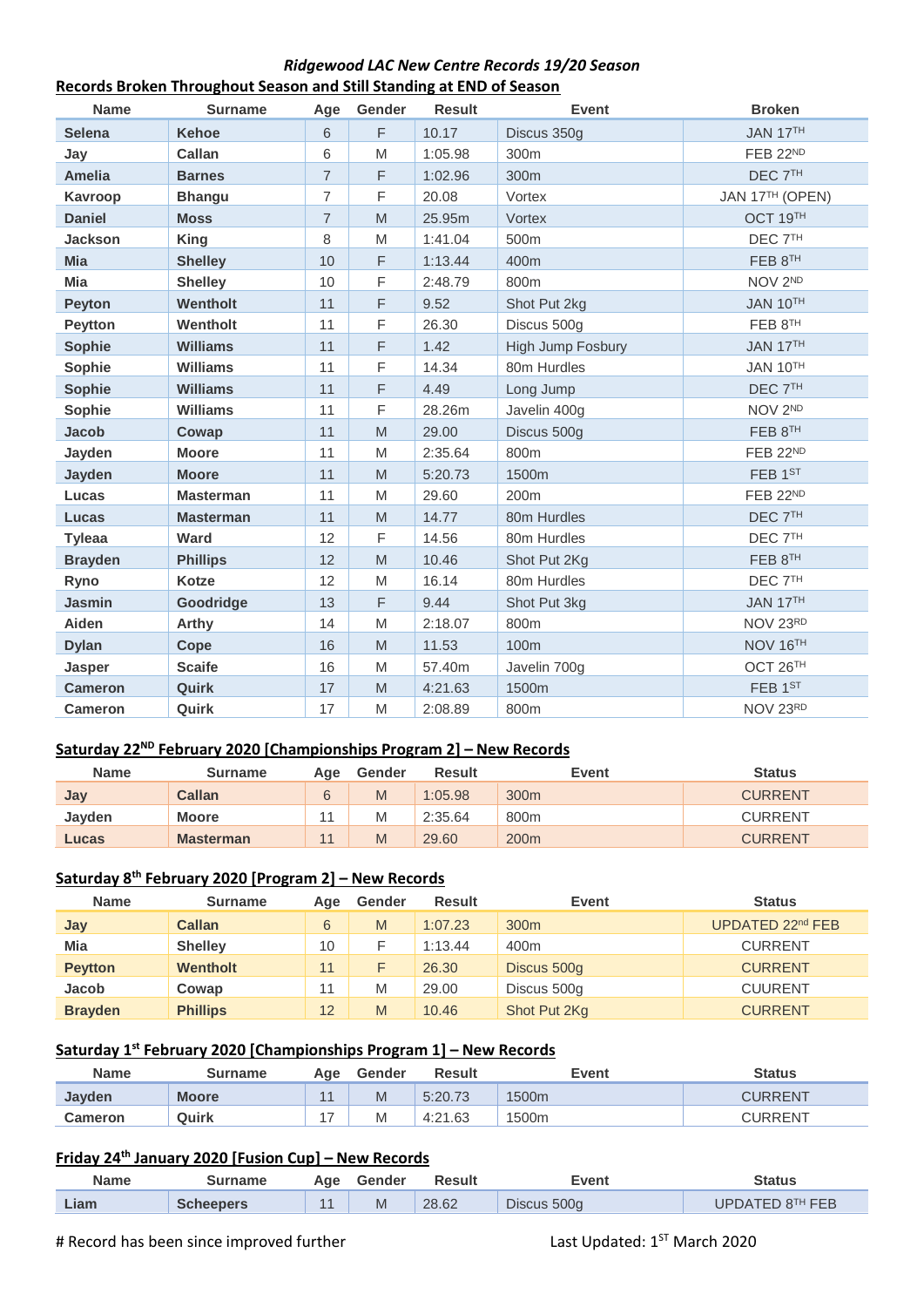### *Ridgewood LAC New Centre Records 19/20 Season* **Friday 17 th January 2020 [Twilight Program 3] – New Records**

| <b>Name</b>   | Surname          | Age | Gender | <b>Result</b> | <b>Event</b>      | <b>Status</b>      |
|---------------|------------------|-----|--------|---------------|-------------------|--------------------|
| <b>Selena</b> | <b>Kehoe</b>     | 6   |        | 10.17         | Discus 350g       | <b>CURRENT</b>     |
| <b>Sophie</b> | <b>Williams</b>  |     |        | 1.42          | High Jump Fosbury | <b>CURRENT</b>     |
| <b>Jasmin</b> | <b>Goodridge</b> | 13  |        | 9.44          | Shot Put 3kg      | <b>CURRENT</b>     |
| Kavroop       | <b>Bhangu</b>    |     |        | 20.08         | Vortex            | <b>OPEN RECORD</b> |

### **Friday 10th January 2020 [Twilight Program 2] – New Records**

| <b>Name</b>   | Surname  | Aae            | Gender | <b>Result</b> | Event        | Status         |
|---------------|----------|----------------|--------|---------------|--------------|----------------|
| <b>Peyton</b> | Wentholt | $\overline{4}$ |        | 9.52          | Shot Put 2kg | CURRENT        |
| Sophie        | Williams |                |        | 14.34         | 80m Hurdles  | <b>CURRENT</b> |

#### **Saturday 7 th December 2019 [Centre Multis] – New Records**

| <b>Name</b>    | <b>Surname</b>       | Age | Gender | <b>Result</b> | Event            | <b>Status</b>    |
|----------------|----------------------|-----|--------|---------------|------------------|------------------|
| Amelia         | <b>Barnes</b>        |     | F      | 1:02.96       | 300 <sub>m</sub> | <b>CURRENT</b>   |
| <b>Jackson</b> | <b>King</b>          | 8   | M      | 1:41.04       | 500 <sub>m</sub> | <b>CURRENT</b>   |
| <b>Sophie</b>  | <b>Williams</b>      | 11  | F      | 4.49          | Long Jump        | <b>CURRENT</b>   |
| Zac            | <b>Scrivens</b>      | 11  | M      | 2:37.86       | 800m             | UPDATED 22ND FEB |
| Jayden         | <b>Moore</b>         | 11  | M      | 2:38.15       | 800 <sub>m</sub> | UPDATED 7TH DEC  |
| Lucas          | <b>Masterman</b>     | 11  | M      | 14.77         | 80m Hurdles      | <b>CURRENT</b>   |
| <b>Tyleaa</b>  | Ward                 | 12  | F      | 14.56         | 80m Hurdles      | <b>CURRENT</b>   |
| Cara           | <b>Dziegielewski</b> | 12  | F      | 14.88         | 80m Hurdles      | UPDATED 7TH DEC  |
| <b>Ryno</b>    | Kotze                | 12  | M      | 16.14         | 80m Hurdles      | <b>CURRENT</b>   |

### **Saturday 23rd November 2019 [Program 2] – New Records**

| <b>Name</b>    | Surname | Age            | Gender | <b>Result</b> | Event | <b>Status</b>  |
|----------------|---------|----------------|--------|---------------|-------|----------------|
| Aiden          | Arthy   | 14             | M      | 2:18.07       | 800m  | <b>CURRENT</b> |
| <b>Cameron</b> | Quirk   | $\overline{ }$ | M      | 2:08.89       | 800m  | <b>CURRENT</b> |

### **Saturday 16th November 2019 [Program 1] – New Records**

| <b>Name</b>   | <b>Surname</b>       | Age | Gender | <b>Result</b> | Event             | <b>Status</b>          |
|---------------|----------------------|-----|--------|---------------|-------------------|------------------------|
| Jayden        | <b>Moore</b>         | 11  | M      | 5:21.78       | 1500 <sub>m</sub> | <b>UPDATED 1ST FEB</b> |
| Cara          | <b>Dziegielewski</b> | 12  | F      | 15.13         | 80m Hurdles       | UPDATED 7TH DEC        |
| <b>Tyleaa</b> | <b>Ward</b>          | 12  | F      | 16.06         | 80m Hurdles       | UPDATED 16TH NOV       |
| Jade          | White                | 12  | F      | 16.97         | 80m Hurdles       | UPDATED 16TH NOV       |
| <b>Ryno</b>   | <b>Kotze</b>         | 12  | M      | 16.41         | 80m Hurdles       | UPDATED 7TH DEC        |
| <b>Seadan</b> | Taig                 | 12  | M      | 16.51         | 80m Hurdles       | UPDATED 16TH NOV       |
| <b>Dylan</b>  | Cope                 | 16  | M      | 11.53         | 100 <sub>m</sub>  | <b>CURRENT</b>         |
| Cameron       | Quirk                | 17  | M      | 4:28.09       | 1500 <sub>m</sub> | UPDATED 1ST FEB        |

#### **Saturday 9 th November 2019 [Program 2] – New Records**

| <b>Name</b>    | <b>Surname</b>  | Age | Gender | <b>Result</b> | Event              | <b>Status</b>    |
|----------------|-----------------|-----|--------|---------------|--------------------|------------------|
| Jay            | Callan          |     | M      | 1:07.36       | 300 <sub>m</sub>   | UPDATED 8TH FEB  |
| <b>Amelia</b>  | <b>Barnes</b>   |     |        | 1.04.78       | 300 <sub>m</sub>   | UPDATED 7TH DEC  |
| <b>Jackson</b> | <b>King</b>     |     | M      | 1:42.08       | 500 <sub>m</sub>   | UPDATED 7TH DEC  |
| Sophie         | <b>Williams</b> |     |        | .39m          | High Jump Frosbury | UPDATED 17TH JAN |

#### **Saturday 2 nd November 2019 [Program 1] – New Records**

| <b>Name</b> | <b>Surname</b>       | Aae | Gender | Result  | Event                   | <b>Status</b>    |
|-------------|----------------------|-----|--------|---------|-------------------------|------------------|
| <b>Mia</b>  | <b>Shelley</b>       | 10  |        | 2:48.79 | 800m                    | <b>CURRENT</b>   |
| Sophie      | <b>Williams</b>      |     |        | 28.26m  | Javelin 400g            | <b>CURRENT</b>   |
| Cara        | <b>Dziegielewski</b> | 12  |        | 15.34   | 80 <sub>m</sub> Hurdles | UPDATED 16TH NOV |